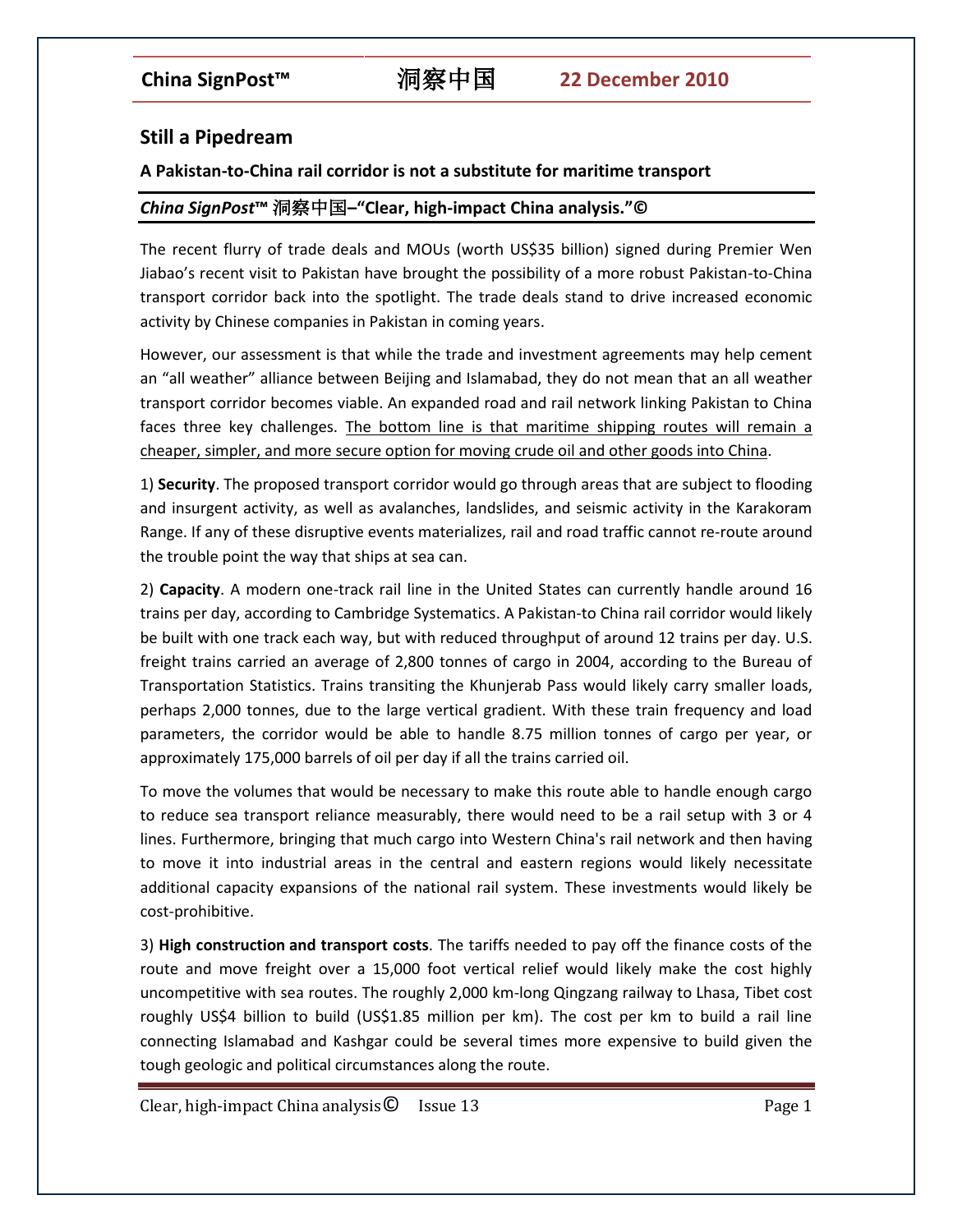# **China SignPost™** 洞察中国 **22 December 2010**

In terms of transport costs, we estimate that moving a barrel of oil by sea to Shanghai at a ship rate of US\$75,000 per day at 23 km per hour with a 2 million barrel cargo costs around US\$0.90 per barrel, while moving it by barge upriver to the rapidly-growing inland demand center of Chongqing would cost an additional US\$1.23 per barrel, for a total transport cost of US\$2.22 per barrel (**Exhibit 1**). In contrast, moving oil from Ras al-Tanura to Gwadar and then by rail into the heartland of China would likely cost closer to US\$8.00 to US\$12.40 per barrel, making that route economically uncompetitive, as well as limited in capacity.<sup>1</sup> The disparity would be slightly greater for major cities on China's east coast.

## **Exhibit 1: Estimated costs of moving oil to Chongqing, China from the Persian Gulf by sea and via Pakistan**

U.S. Dollars per barrel



Source: BNSF Railway, Bureau of Transportation Statistics, NBS, ND Petroleum Council, China SignPost™

In short, there are compelling reasons why sea transport has been dominant for so long. To even build a Pakistan-to-China rail corridor would require massive upfront investments, would be economically uncompetitive relative to sea routes, and due to the many physical and political risks along the route, commercial shippers would likely be highly reluctant to use it.

Clear, high-impact China analysis C Issue 13 Page 2

 $\overline{\phantom{a}}$ 

 $^{1}$  Based on BNSF Railway domestic oil hauling tariff rates and economic studies of crude oil transportation out of North Dakota's Williston Basin that cite costs of US\$6.00 to US\$10.00 per barrel to move crude out of the Basin by rail. See Ron Ness and Lynn Helms, "Williston Basin Crude Oil Transportation Bottleneck White Paper," July 2006, <https://www.dmr.nd.gov/pipeline/assets/bottleneck7-06.pdf>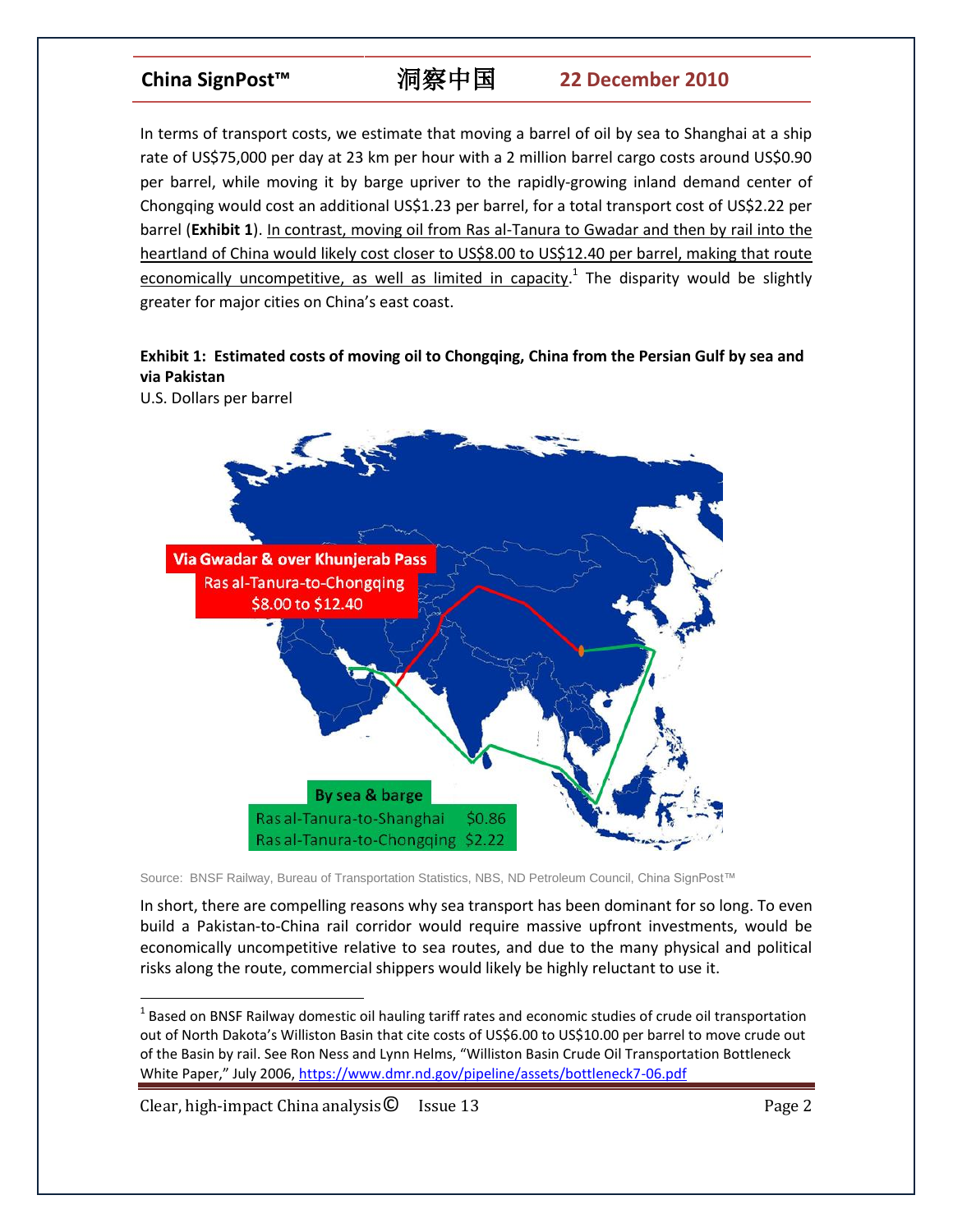**For further details, see:**

Andrew Erickson and Gabriel Collins, **"Oversea Trumps Overland: The Strategic Trajectory of China's Oil Imports,"** *China SignPost*™ (洞察中国), No. 1 (May 26, 2010), http://www.chinasignpost.com/2010/11/oversea-trumps-overland-china%E2%80%99s-oilsupply-future-is-maritime/.

Andrew Erickson and Gabriel Collins, **"China's Oil Security Pipe Dream: The Reality, and Strategic Consequences, of Seaborne Imports,"** *Naval War College Review*, Vol. 63, No. 2 (Spring 2010), pp. 88-111, http://www.andrewerickson.com/2010/03/china%E2%80%99s-oilsecurity-pipe-dream-the-reality-and-strategic-consequences-of-seaborne-imports/.